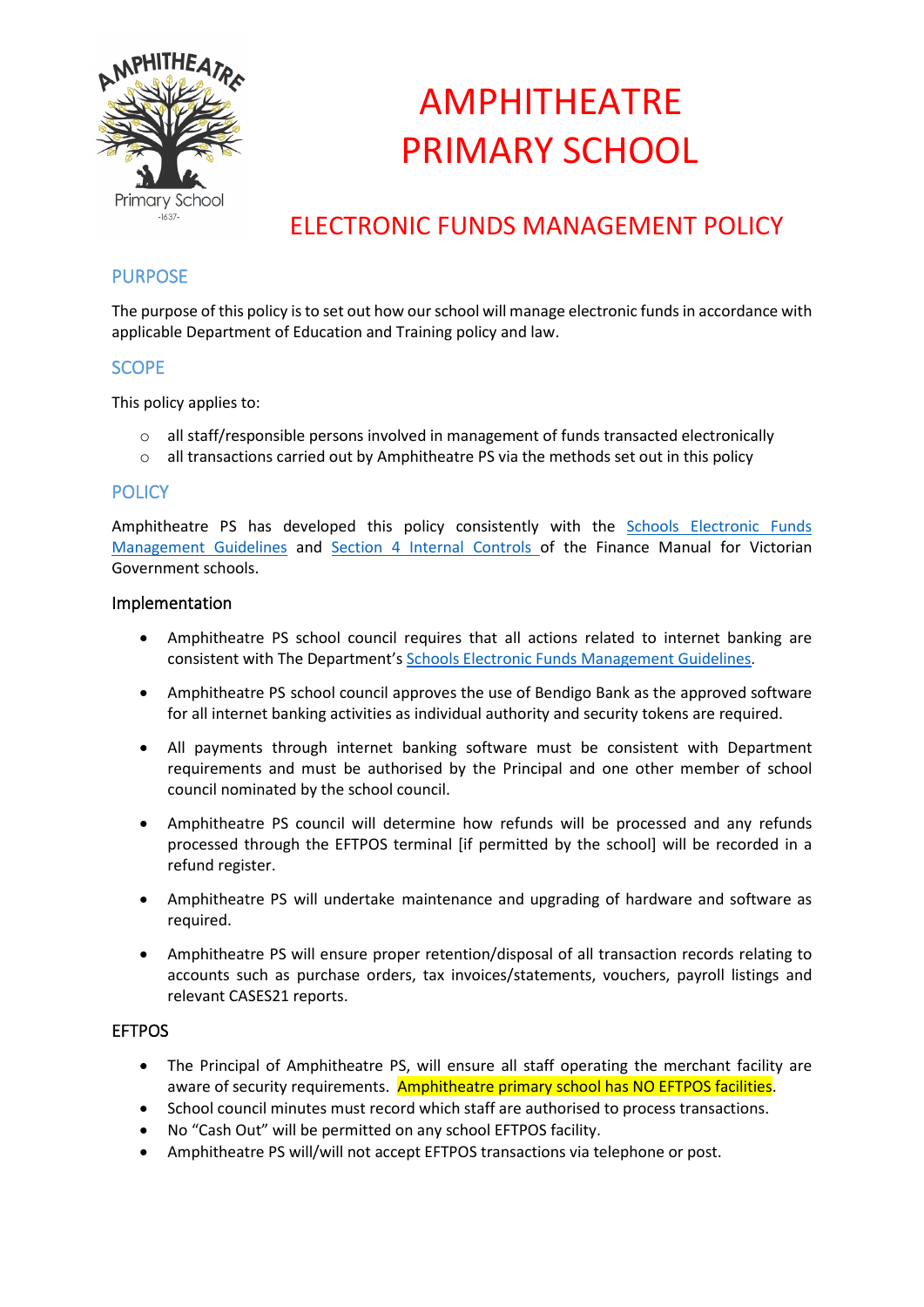

# AMPHITHEATRE PRIMARY SCHOOL

### ELECTRONIC FUNDS MANAGEMENT POLICY

• Amphitheatre PS to decide locally if refunds will be processed through EFTPOS school council has approved a minimum refund amount of \$10 and a maximum refund amount of \$200.

### Direct Debit

- All direct debit agreements must be approved and signed by school council prior to implementation.
- The school council requires all suppliers to provide tax invoices/statements to the school prior to direct debiting any funds from the school's account
- A direct debit facility allows an external source ie: edupay- a pre-arranged amount of funds from the school's official account on a pre-arranged date. Any such payments will be authorised as appropriate and required.
- Amphitheatre PS will ensure adequate funds are available in the Official Account for the "sweep" of funds to the supplier.

### Direct Deposit

- Amphitheatre PS utilises a "two user authorisation of payments" banking package, as it contains a greater degree of security and access controls.
- Creditor details will be kept up to date and the treatment of GST for creditors will be monitored.
- Payment transactions will be uploaded as a batch through the CASES21 system.
- All payments made through the internet banking system must be authorised by two authorised officers.
- The various internal controls that need to be considered include:
	- $\circ$  the identification of staff with administrative/authorisation responsibilities [cannot] be the Business Manager]
	- $\circ$  the identification of payment authorisers [the Principal and other designated officer]
	- o the allocation and security of personal identification number (PIN) information or software authorisation tokens
	- o the setting up of payee details in CASES21
	- $\circ$  the authorisation of transfer of funds from the official account to payee accounts
	- o alternative procedures for processing, using the direct deposit facility, for periods of Business Manager's and Principal leave of absence.

#### BPay

Amphitheatre PS school council will approve in writing the school council's decision for the utilisation of BPAY.

Payments made by BPay are subject to the same requirements as for all transactions relating to accounts such as: